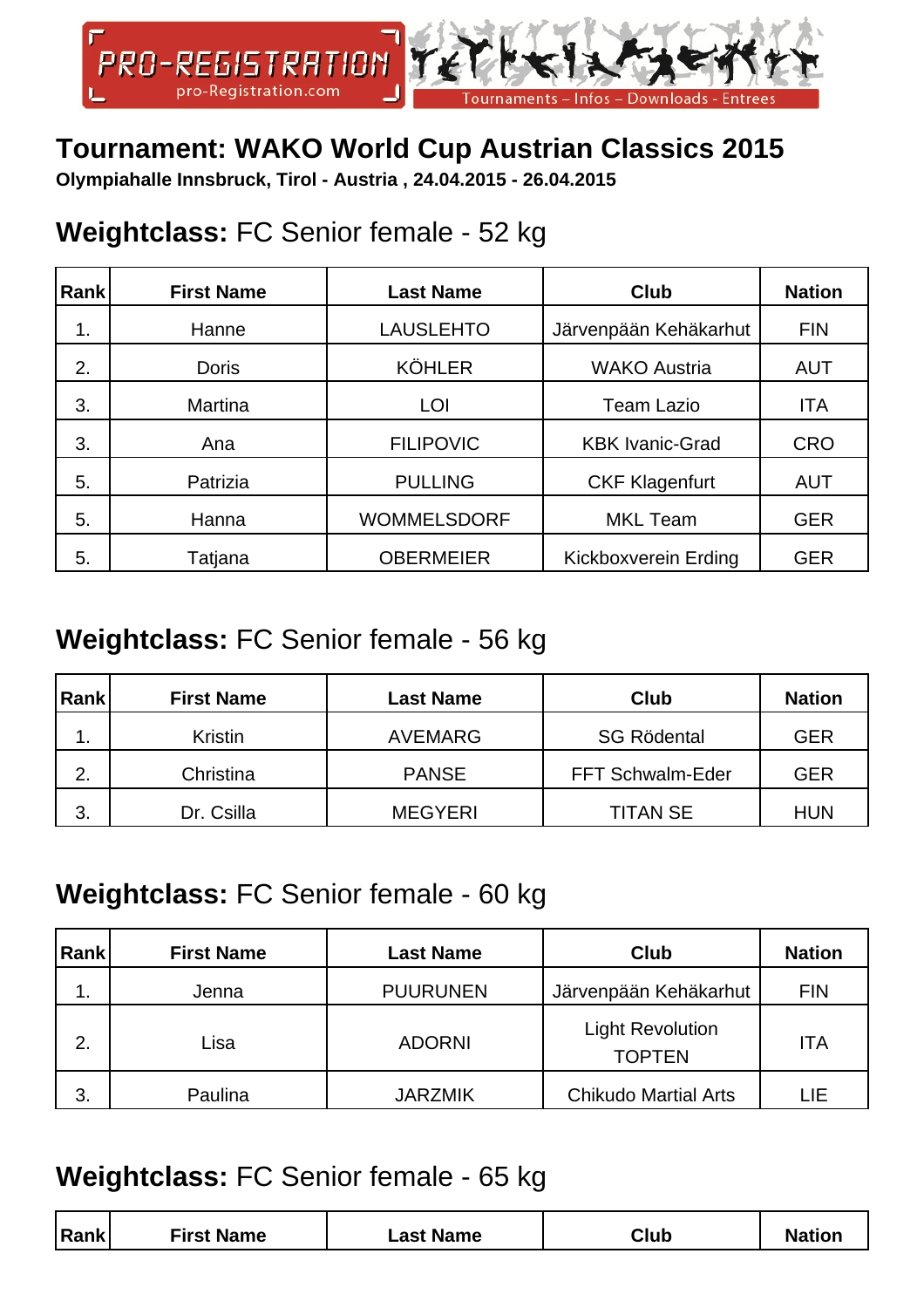|    | Paulina   | <b>FRANKOWSKA</b> | POLSKI ZWIAZEK<br><b>KICKBOXING</b> | <b>POL</b> |
|----|-----------|-------------------|-------------------------------------|------------|
| 2. | Jessica   | <b>SCHÜTTE</b>    | MKL Team                            | GER        |
| 3. | Priscilla | <b>STAUBLI</b>    | <b>Kickboxing Wohlen</b>            | SUI        |

## **Weightclass:** FC Senior female - 70 kg

| Rank | <b>First Name</b> | Last Name        | Club                       | <b>Nation</b> |
|------|-------------------|------------------|----------------------------|---------------|
|      | ∟ucie             | <b>MLEJNKOVA</b> | Czech Fullcontact Union    | <b>CZE</b>    |
| ⌒    | ⊺ereza            | <b>DUSKOVA</b>   | <b>Czech KB Federation</b> | CZE           |

### **Weightclass:** FC Senior female + 70 kg

| Rank          | <b>First Name</b> | <b>Last Name</b> | Club            | <b>Nation</b> |
|---------------|-------------------|------------------|-----------------|---------------|
| . .           | Boglarka          | <b>BRUNNER</b>   | <b>TITAN SE</b> | <b>HUN</b>    |
| ົ<br><u>.</u> | Antigoni          | PAPAPANOU        | <b>NCMA</b>     | GBR           |

## **Weightclass:** FC Senior male - 60 kg

| <b>Rank</b> | <b>First Name</b> | <b>Last Name</b>      | <b>Club</b>              | <b>Nation</b> |
|-------------|-------------------|-----------------------|--------------------------|---------------|
| 1.          | <b>ELIO</b>       | <b>PINTO</b>          | Kick Boxing Bergamo      | <b>ITA</b>    |
| 2.          | Matteo            | <b>SPURIO</b>         | Team Lazio               | ITA           |
| 3.          | Edoardo           | <b>PETRUNGARO</b>     | <b>Team Lazio</b>        | <b>ITA</b>    |
| 3.          | Manuel            | <b>GARCÍA SÁCNHEZ</b> | Hispania Team            | <b>ESP</b>    |
| 5.          | Safi              | <b>AHMAD ZUBAIR</b>   | ASKÖ Raika Gratwein      | <b>AUT</b>    |
| 5.          | Dennis            | <b>WAGNER</b>         | Fight - Club Oberfranken | <b>GER</b>    |

# **Weightclass:** FC Senior male - 63,5 kg

| Rank             | <b>First Name</b> | Last Name      | Club                 | <b>Nation</b> |
|------------------|-------------------|----------------|----------------------|---------------|
| . .              | Kian              | <b>GOLPIRA</b> | Kickboxverein Erding | GER           |
| ⌒<br><u>. . </u> | Gabor             | <b>GORBICS</b> | <b>TITAN SE</b>      | <b>HUN</b>    |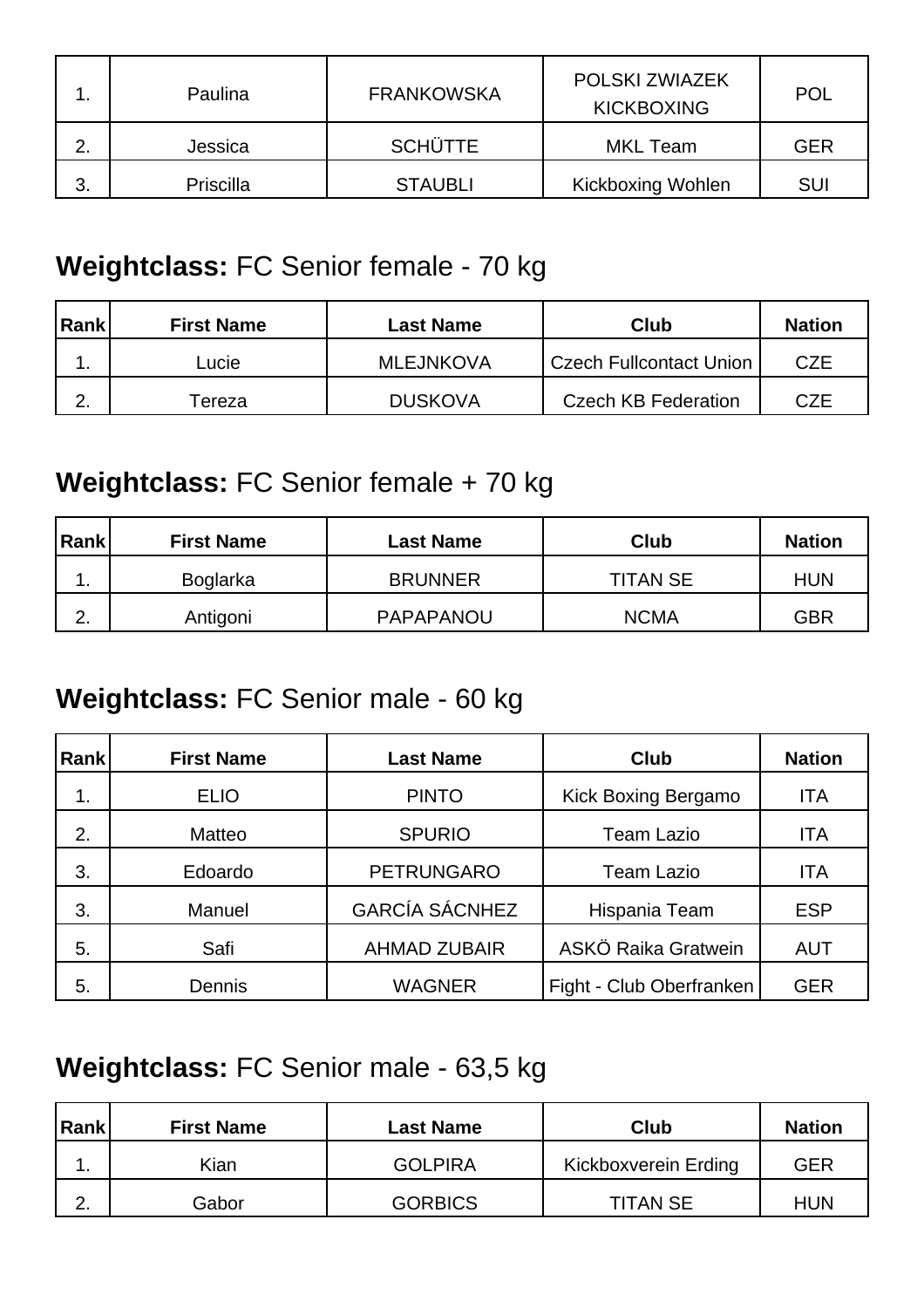| J. | _UCA  | <b>MAMEL.</b>    | Kick Boxing Bergamo  | TА  |
|----|-------|------------------|----------------------|-----|
| v. | Marko | <b>MURATOVIC</b> | <b>NATIONAL TEAM</b> | SLC |

#### **Weightclass:** FC Senior male - 67 kg

| <b>Rank</b> | <b>First Name</b> | <b>Last Name</b>      | <b>Club</b>          | <b>Nation</b> |
|-------------|-------------------|-----------------------|----------------------|---------------|
| 1.          | Denis             | <b>DANI</b>           | <b>Team Lazio</b>    | <b>ITA</b>    |
| 2.          | Sascha            | <b>SPRINGER</b>       | Combat Berlin e.V    | <b>GER</b>    |
| 3.          | Christian         | <b>GRANNERSBERGER</b> | Union-KC-Seekirchen  | <b>AUT</b>    |
| 3.          | Tamás             | <b>BUJÁK</b>          | Esztergomi KBSE      | <b>HUN</b>    |
| 5.          | Said              | <b>HASCHIMI</b>       | SVN München-LK-VK    | <b>GER</b>    |
| 5.          | Alex              | <b>STRACANEK</b>      | <b>NATIONAL TEAM</b> | <b>SLO</b>    |

### **Weightclass:** FC Senior male - 71 kg

| Rank | <b>First Name</b> | <b>Last Name</b> | <b>Club</b>                | <b>Nation</b> |
|------|-------------------|------------------|----------------------------|---------------|
| . .  | Dávid             | <b>ELSZASZER</b> | Tököl SE                   | <b>HUN</b>    |
| 2.   | Vladimir          | <b>KELLER</b>    | <b>TSG Reutlingen</b>      | <b>GER</b>    |
| 3.   | <b>Klemens</b>    | <b>RUDER</b>     | <b>FS Team Becker</b>      | <b>GER</b>    |
| 3.   | Wasmand           | <b>BASHARMAL</b> | <b>Czech KB Federation</b> | <b>CZE</b>    |

#### **Weightclass:** FC Senior male - 75 kg

| Rank | <b>First Name</b> | <b>Last Name</b>      | <b>Club</b>                    | <b>Nation</b> |
|------|-------------------|-----------------------|--------------------------------|---------------|
| 1.   | Zoltán            | LASZÁK                | <b>Tököl SE</b>                | <b>HUN</b>    |
| 2.   | Tomas             | <b>LAUBE</b>          | <b>Czech Fullcontact Union</b> | <b>CZE</b>    |
| 3.   | Roman             | <b>SIMNIZKI</b>       | <b>TSG Reutlingen</b>          | <b>GER</b>    |
| 3.   | <b>Ufuk</b>       | <b>SEVEN</b>          | <b>FS Team Becker</b>          | <b>GER</b>    |
| 5.   | José Ricardo      | <b>HUERTA CANTERO</b> | Hispania Team                  | <b>ESP</b>    |

**Weightclass:** FC Senior male - 81 kg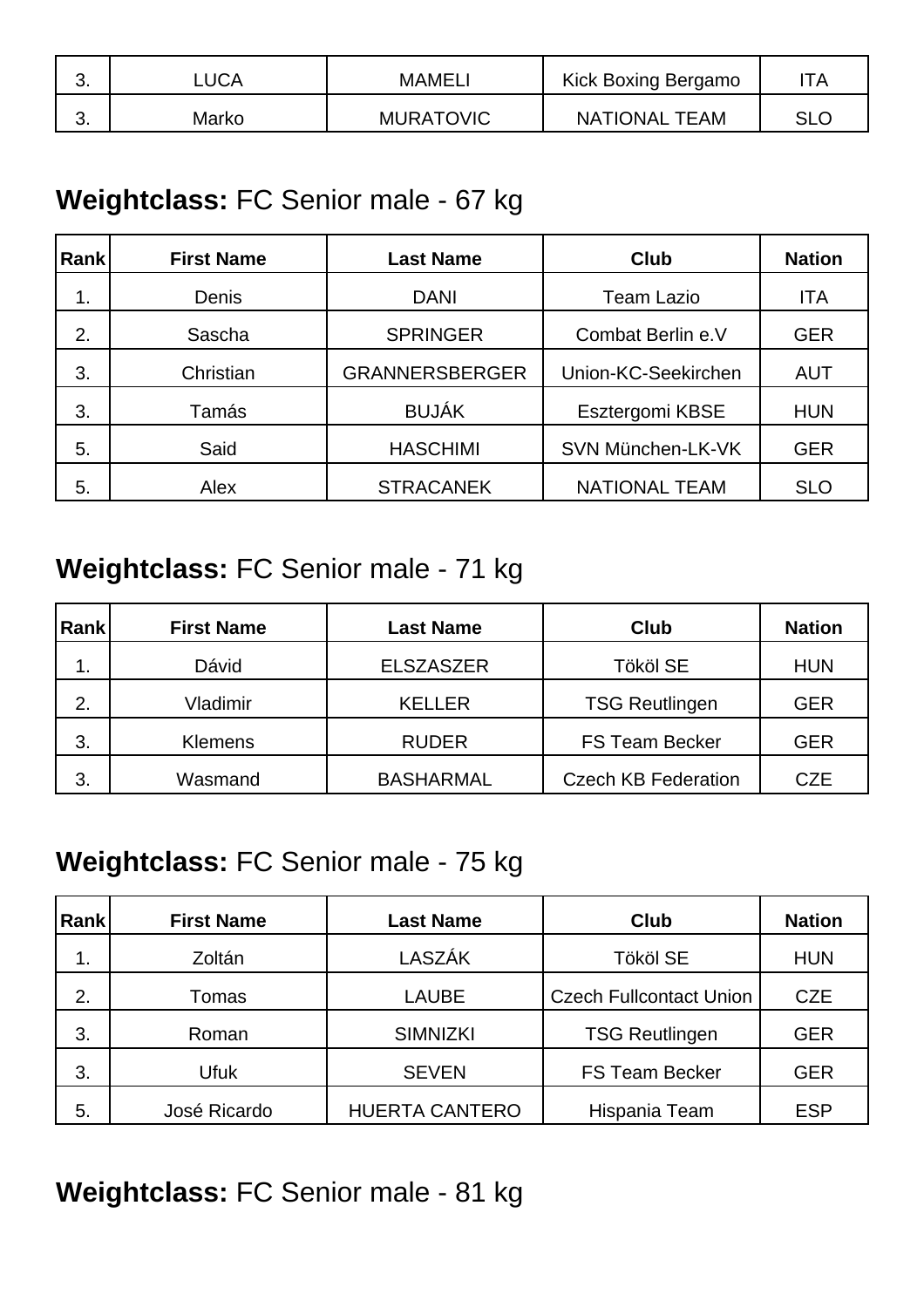| Rank | <b>First Name</b> | <b>Last Name</b>    | <b>Club</b>                       | <b>Nation</b> |
|------|-------------------|---------------------|-----------------------------------|---------------|
| 1.   | Danijel           | <b>TOPALOVIC</b>    | <b>KIK BOKS KLUB</b><br>Banjaluka | <b>BIH</b>    |
| 2.   | Marcel            | <b>DRENKWITZ</b>    | TrainingsraumBraunsch<br>weig     | <b>GER</b>    |
| 3.   | Christoph         | <b>STEINLECHNER</b> | Kickboxverein Erding              | <b>GER</b>    |
| 3.   | Patrick           | <b>GRABNER</b>      | <b>WAKO Austria</b>               | <b>AUT</b>    |

### **Weightclass:** FC Senior male - 86 kg

| <b>Rank</b> | <b>First Name</b> | <b>Last Name</b> | <b>Club</b>                    | <b>Nation</b> |
|-------------|-------------------|------------------|--------------------------------|---------------|
| 1.          | Konstantin        | <b>FILATOV</b>   | <b>FS Team Becker</b>          | <b>GER</b>    |
| 2.          | Adam              | <b>KAVAN</b>     | <b>Czech Fullcontact Union</b> | <b>CZE</b>    |
| 3.          | Christoph         | <b>MALLITS</b>   | <b>WAKO Austria</b>            | <b>AUT</b>    |
| 3.          | Marco             | <b>DECKMANN</b>  | Combat Berlin e.V              | <b>GER</b>    |
| 5.          | Gabriel           | <b>PEMPEL</b>    | Kickboxverein Erding           | <b>GER</b>    |

## **Weightclass:** FC Senior male - 91 kg

| <b>Rank</b>      | <b>First Name</b> | Last Name    | <b>Club</b>       | <b>Nation</b> |
|------------------|-------------------|--------------|-------------------|---------------|
| ◢<br>. .         | Jeno              | <b>NOVÁK</b> | <b>TITAN SE</b>   | <b>HUN</b>    |
| ⌒<br><u>. . </u> | Denis             | JRSU         | <b>Team Lazio</b> | TA            |

#### **Weightclass:** K1 Senior male - 57 kg

| Rank | <b>First Name</b> | Last Name               | Club                                       | <b>Nation</b> |
|------|-------------------|-------------------------|--------------------------------------------|---------------|
| . .  | Emanuele          | <b>TETTI MENICHELLI</b> | k1lazio                                    | ΊA            |
| 2.   | <b>ARKADIUSZ</b>  | <b>OSIENIENKO</b>       | <b>POLSKI ZWIAZEK</b><br><b>KICKBOXING</b> | <b>POL</b>    |

#### **Weightclass:** K1 Senior male - 60 kg

| First Name<br> Rank <br>Club<br>∟ast Name |
|-------------------------------------------|
|-------------------------------------------|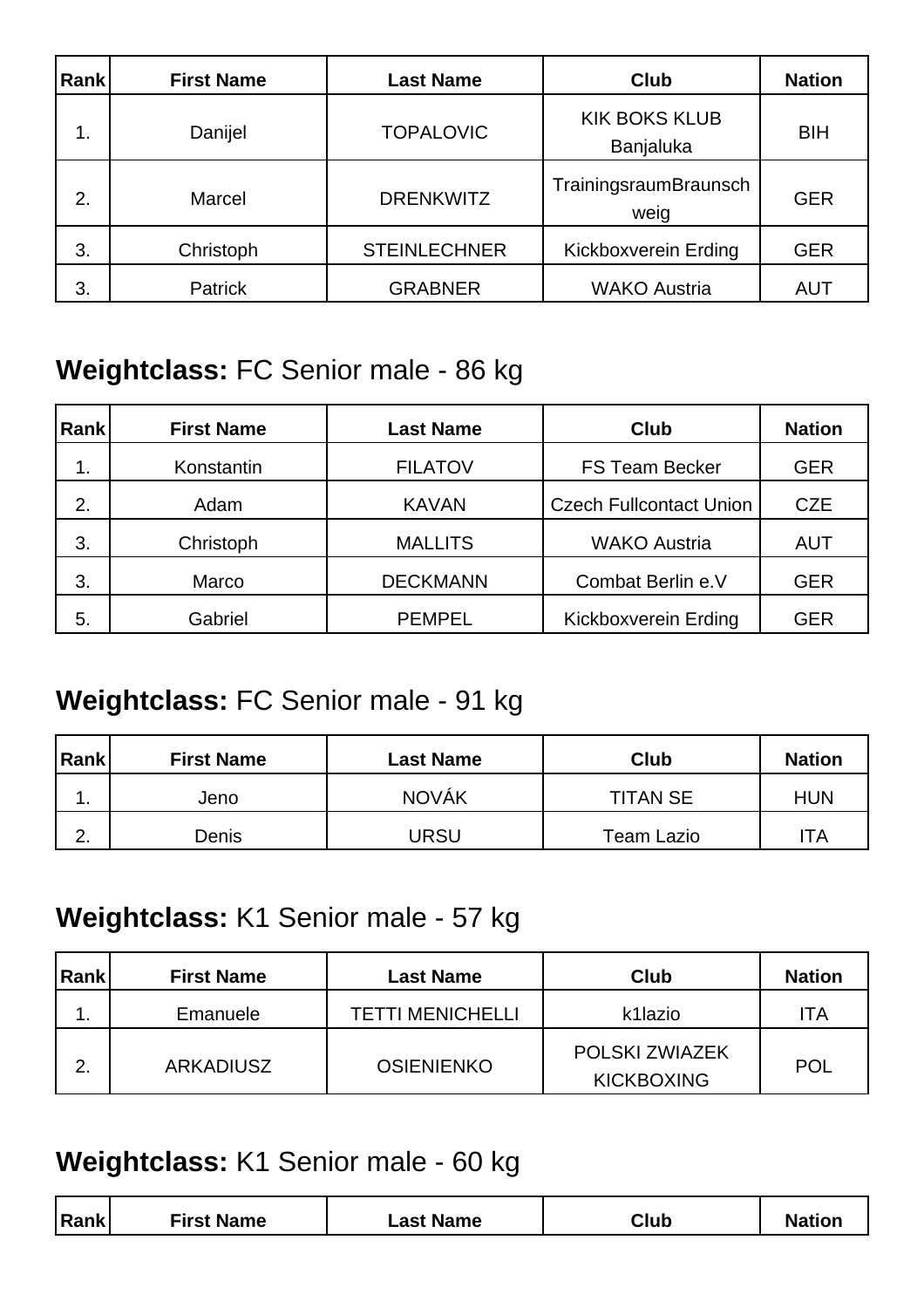| 1. | <b>Hubert</b> | <b>ULIKOWSKI</b>  | Ostrowiecki Klub         | <b>POL</b> |
|----|---------------|-------------------|--------------------------|------------|
| 2. | Redžo         | <b>LJUTIC</b>     | <b>FIGHT CLUB GEPARD</b> | <b>SLO</b> |
| 3. | Danijel       | <b>MEMEDOVSKI</b> | <b>SERBIA</b>            | <b>SRB</b> |
| 3. | Alper         | <b>MEMIS</b>      | <b>WAKO Austria</b>      | <b>AUT</b> |
| 5. | Patryk        | <b>KOSTUREK</b>   | <b>RKSW</b>              | <b>POL</b> |
| 5. | Can           | <b>AKYAR</b>      | <b>WAKO Austria</b>      | <b>AUT</b> |
| 5. | Sakhi         | <b>AKHLAGHI</b>   | Afg                      | <b>AFG</b> |

# **Weightclass:** K1 Senior male - 63,5 kg

| Rank | <b>First Name</b> | <b>Last Name</b> | Club                                | <b>Nation</b> |
|------|-------------------|------------------|-------------------------------------|---------------|
|      | <b>ELIASZ</b>     | <b>JANKOWSKI</b> | POLSKI ZWIAZEK<br><b>KICKBOXING</b> | <b>POL</b>    |
| 2.   | Jan               | <b>LODZIK</b>    | POLSKI ZWIAZEK<br><b>KICKBOXING</b> | <b>POL</b>    |
| 3.   | Ali               | <b>AKHLAGHI</b>  | Afg                                 | <b>AFG</b>    |

# **Weightclass:** K1 Senior male - 67 kg

| Rank | <b>First Name</b> | <b>Last Name</b>   | <b>Club</b>                         | <b>Nation</b> |
|------|-------------------|--------------------|-------------------------------------|---------------|
| 1.   | <b>Mateusz</b>    | <b>DABROWSKI</b>   | POLSKI ZWIAZEK<br><b>KICKBOXING</b> | <b>POL</b>    |
| 2.   | Alessio           | <b>BOCALE</b>      | k1lazio                             | ITA           |
| 3.   | Sasa              | <b>STOSIC</b>      | <b>SERBIA</b>                       | <b>SRB</b>    |
| 3.   | Adrian            | <b>KRAUZOWICZ</b>  | <b>Puncher Wroclaw</b>              | <b>POL</b>    |
| 5.   | Konstantin        | <b>KOZAJLIDIJ</b>  | <b>TSG Reutlingen</b>               | <b>GER</b>    |
| 5.   | Patrik            | <b>ZIMMEREBNER</b> | RS Gym Muay Thai                    | <b>AUT</b>    |
| 5.   | Wolfgang          | <b>GOGER</b>       | <b>KBU Pischelsdorf</b>             | <b>AUT</b>    |
| 5.   | Raphael           | <b>ARGUELLO</b>    | <b>Swiss Team Fullcontact</b>       | <b>SUI</b>    |
| 9.   | Zoltán            | <b>CEBE</b>        | Dinamica SE                         | <b>HUN</b>    |
| 9.   | Mikail            | <b>SOLTANI</b>     | <b>Budo Sport Wien</b>              | <b>AUT</b>    |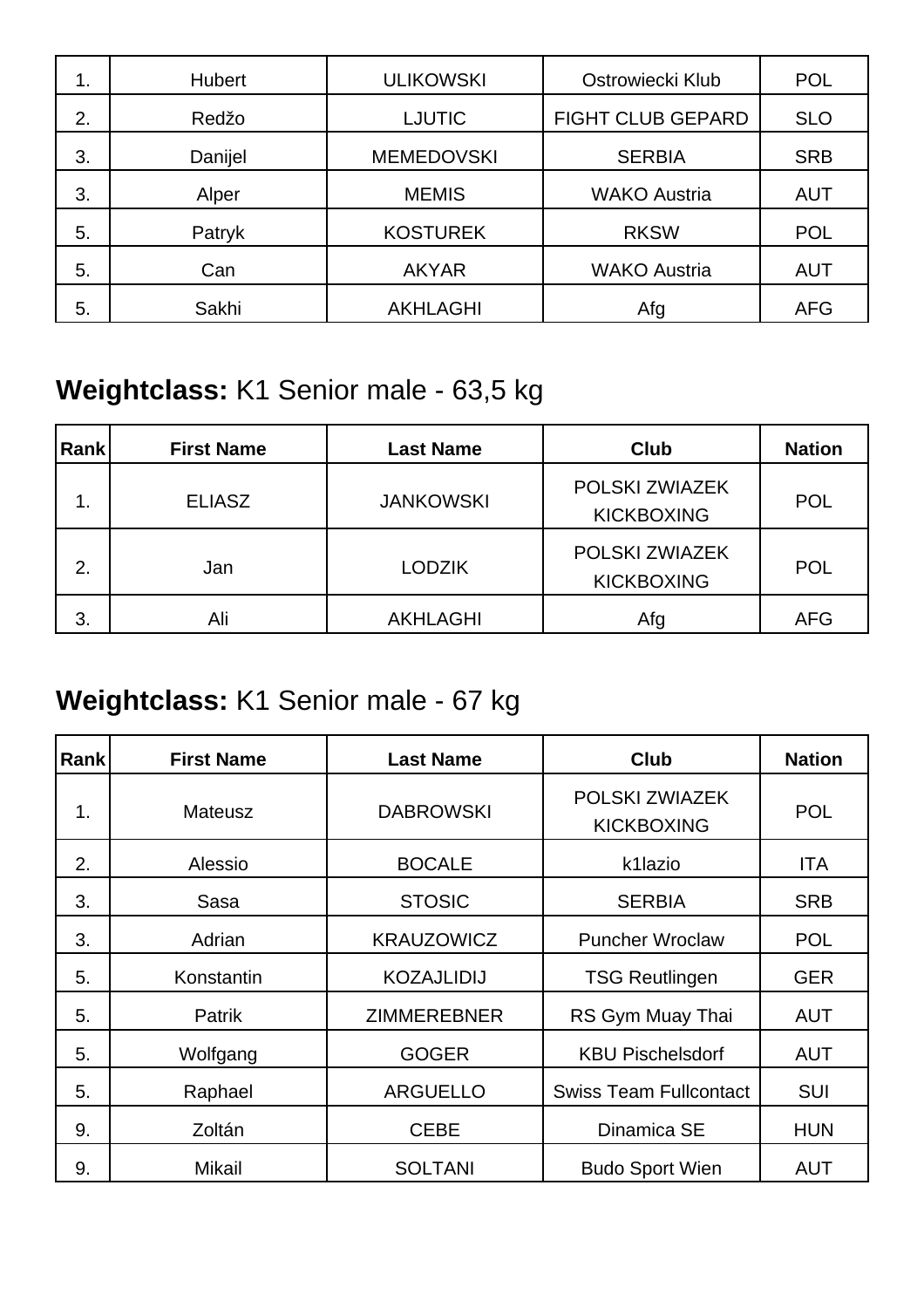# **Weightclass:** K1 Senior male - 71 kg

| Rank    | <b>First Name</b> | <b>Last Name</b> | <b>Club</b>                         | <b>Nation</b> |
|---------|-------------------|------------------|-------------------------------------|---------------|
| 1<br>ι. | <b>Dimitrije</b>  | <b>TADIC</b>     | <b>SERBIA</b>                       | <b>SRB</b>    |
| 2.      | Marcin            | <b>KRET</b>      | <b>Puncher Wroclaw</b>              | <b>POL</b>    |
| 3.      | <b>GRZEGORZ</b>   | <b>MARDYLA</b>   | POLSKI ZWIAZEK<br><b>KICKBOXING</b> | <b>POL</b>    |

# **Weightclass:** K1 Senior male - 75 kg

| <b>Rank</b> | <b>First Name</b> | <b>Last Name</b>   | <b>Club</b>                              | <b>Nation</b> |
|-------------|-------------------|--------------------|------------------------------------------|---------------|
| 1.          | Mario             | <b>NANI</b>        | <b>Light Revolution</b><br><b>TOPTEN</b> | <b>ITA</b>    |
| 2.          | Jure              | <b>SMOLE</b>       | <b>NATIONAL TEAM</b>                     | <b>SLO</b>    |
| 3.          | Grega             | <b>SMOLE</b>       | <b>NATIONAL TEAM</b>                     | <b>SLO</b>    |
| 3.          | Alessandro        | <b>DISNAN</b>      | k1lazio                                  | <b>ITA</b>    |
| 5.          | <b>Nicolas</b>    | <b>ANTHAMATTEN</b> | <b>Swiss Team Fullcontact</b>            | <b>SUI</b>    |
| 5.          | <b>ADAM</b>       | <b>MOLEDYS</b>     | POLSKI ZWIAZEK<br><b>KICKBOXING</b>      | <b>POL</b>    |

#### **Weightclass:** K1 Senior male - 81 kg

| Rank | <b>First Name</b> | <b>Last Name</b> | <b>Club</b>                         | <b>Nation</b> |
|------|-------------------|------------------|-------------------------------------|---------------|
| 1.   | Jan               | <b>GREISIGER</b> | <b>Czech Fullcontact Union</b>      | <b>CZE</b>    |
| 2.   | Dardan            | <b>AVDYLAJ</b>   | Tosan                               | <b>AUT</b>    |
| 3.   | Kristian          | <b>MIJATOVIC</b> | KSF - Gym Leoben                    | <b>AUT</b>    |
| 3.   | <b>ARKADIUSZ</b>  | <b>KASZUBA</b>   | POLSKI ZWIAZEK<br><b>KICKBOXING</b> | <b>POL</b>    |
| 5.   | Tomáš             | <b>HOLKOVIC</b>  | CBŠ Trnava                          | <b>SVK</b>    |
| 5.   | <b>Besart</b>     | <b>EMINI</b>     | <b>Swiss Team Fullcontact</b>       | <b>SUI</b>    |

**Weightclass:** K1 Senior male - 86 kg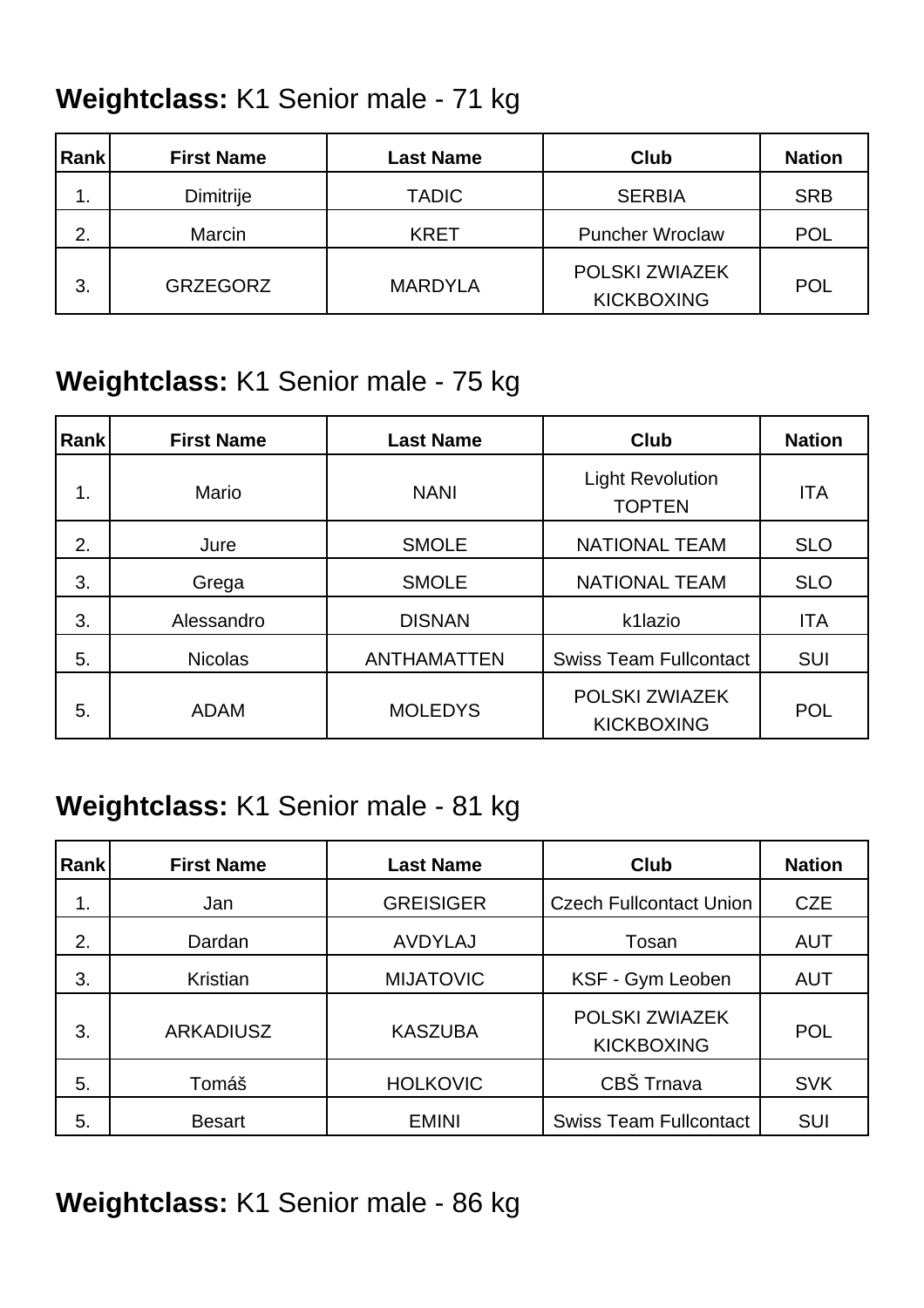| Rank | <b>First Name</b> | <b>Last Name</b> | Club                       | <b>Nation</b> |
|------|-------------------|------------------|----------------------------|---------------|
| 1.   | Danijel           | <b>SUBIC</b>     | <b>FIGHT CLUB GEPARD</b>   | <b>SLO</b>    |
| 2.   | Jaroslav          | VAŠÍK            | CBŠ Trnava                 | <b>SVK</b>    |
| 3.   | Franz             | <b>STREITZ</b>   | <b>Contact Sports Club</b> | <b>GER</b>    |

# **Weightclass:** K1 Senior male - 91 kg

| <b>Rank</b> | <b>First Name</b> | <b>Last Name</b> | <b>Club</b>                    | <b>Nation</b> |
|-------------|-------------------|------------------|--------------------------------|---------------|
| 1.          | <b>Mateusz</b>    | <b>PLUTA</b>     | <b>Puncher Wroclaw</b>         | <b>POL</b>    |
| 2.          | Žiga              | <b>BOBNIC</b>    | ktbkrsko                       | <b>SLO</b>    |
| 3.          | Stanislav         | <b>GODLA</b>     | <b>Czech Fullcontact Union</b> | <b>CZE</b>    |
| 3.          | Johannes          | <b>HEIGL</b>     | Boxing3Gym                     | <b>AUT</b>    |
| 5.          | <b>Štefan</b>     | ŠARMÍR           | CBŠ Trnava                     | <b>SVK</b>    |

# **Weightclass:** K1 Senior male + 91 kg

| <b>Rank</b> | <b>First Name</b> | <b>Last Name</b> | <b>Club</b>                         | <b>Nation</b> |
|-------------|-------------------|------------------|-------------------------------------|---------------|
| 1.          | <b>TOMASZ</b>     | <b>KLIMIUK</b>   | POLSKI ZWIAZEK<br><b>KICKBOXING</b> | <b>POL</b>    |
| 2.          | Sasa              | <b>POLUGIC</b>   | <b>SERBIA</b>                       | <b>SRB</b>    |
| 3.          | Goran             | <b>RADONJIC</b>  | <b>ARISTON</b>                      | <b>MNE</b>    |
| 3.          | <b>Markus</b>     | <b>MARSCHNIG</b> | KSF - Gym Leoben                    | <b>AUT</b>    |
| 5.          | Lorenzo           | <b>SCALZI</b>    | k1lazio                             | <b>ITA</b>    |
| 5.          | <b>Elmin</b>      | <b>MAHMIC</b>    | Muaythai Graz                       | <b>AUT</b>    |

# **Weightclass:** K1 Senior female - 48 kg

| Rank    | <b>First Name</b> | <b>Last Name</b>  | Club                                       | <b>Nation</b> |
|---------|-------------------|-------------------|--------------------------------------------|---------------|
|         | <b>EWA</b>        | <b>BOS</b>        | <b>POLSKI ZWIAZEK</b><br><b>KICKBOXING</b> | <b>POL</b>    |
| ◠<br>۷. | Katia             | <b>COLAGROSSI</b> | k1lazio                                    | 'TA           |